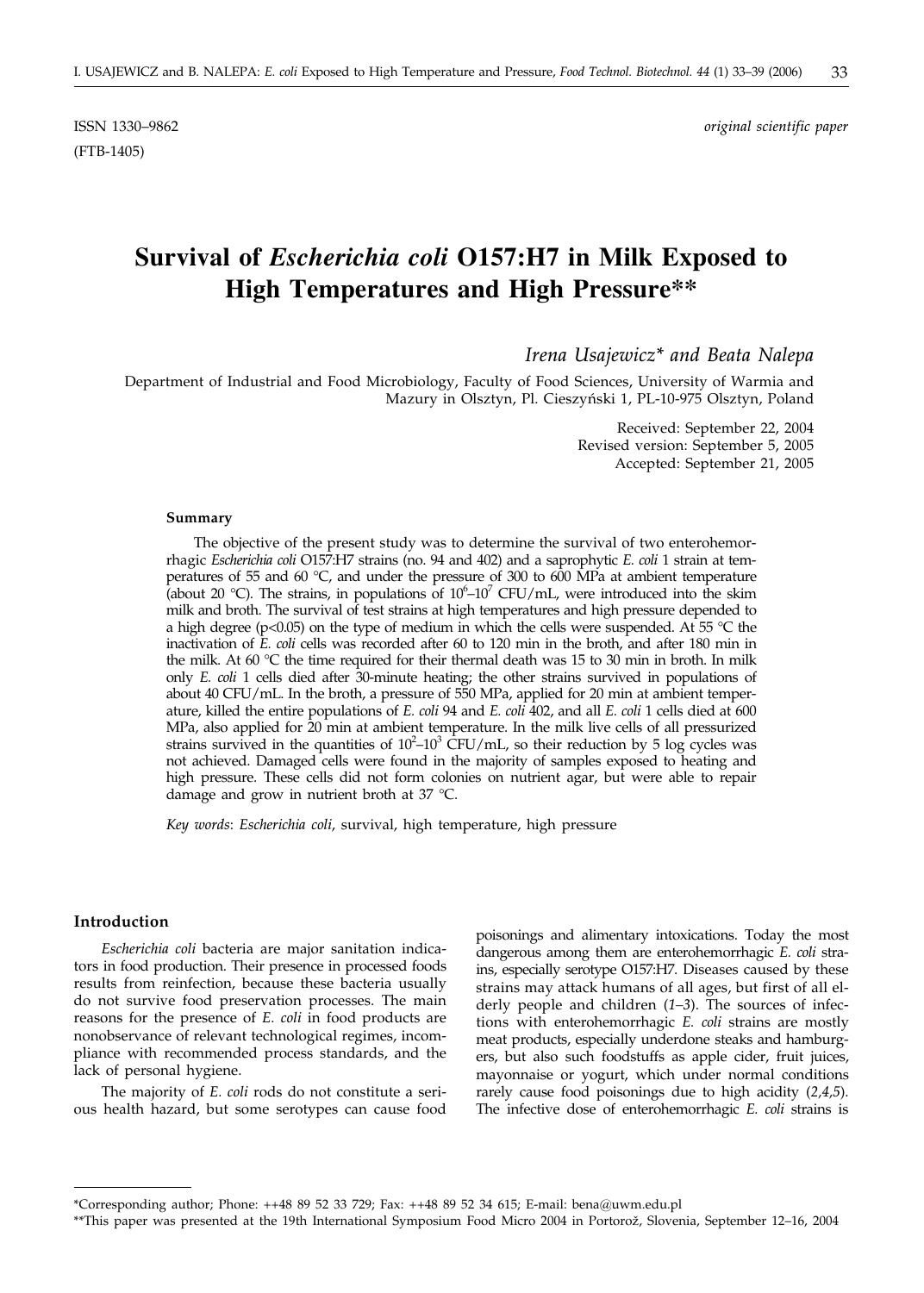very low, in contrast with other pathogenic strains of this species, and varies from several to 100 cells consumed with a food ration (*6,7*).

Until quite recently *E. coli* rods had been believed to be sensitive to most food preserving factors, but then Weagant *et al.* (*8*) demonstrated that some *E. coli* O157:H7 strains may survive for a relatively long time in foods with pH=3.7–4.4. Hill *et al.* (*9*) proved that these bacteria can easily adapt to strongly acid environments. According to Rowe and Kirk (*10*), the process of acquiring resistance to a single factor, *e.g.* low pH, may be accompanied by an increase in resistance to other environmental factors, like high temperature or high salt concentration.

One of modern food preservation methods is high- -pressure technology, still applied on a limited scale only (*11,12*). The microorganisms considered most sensitive to high pressure are, among others, Gram-negative bacteria, usually inactivated at 300–400 MPa. However, results of recent studies (*13–15*) show that some Gram- -negative strains are much more resistant to high pressures. An example may be *E. coli* O157:H7 strain no. NCTC 12079 (*13,15*), which can survive a pressure up to 700 MPa not only in milk, but also in phosphate buffer.

The objective of the present study was to determine the survival of three *E. coli* strains at temperatures of 55 and 60 °C, and under the pressure of 300 to 600 MPa.

# **Materials and Methods**

The experimental material comprised two enterohemorrhagic *Escherichia coli* strains, no. 94 and 402 (serotype O157:H7), obtained from the collection of the Department of Animal Product Hygiene, Faculty of Veterinary Medicine, University of Warmia and Mazury in Olsztyn, Poland, and a saprophytic *E. coli* 1 strain from our own collection. Test strains were cultured on nutrient agar slants with glucose (BTL, Łódź, Poland) at 37 °C for 24 h, and then stored at 4 °C. The studies on thermoresistance were performed on 24-hour glucose broth cultures incubated at 37 °C. Survival under high pressure was also tested using cultures multiplied in a glucose nutrient broth at 37 °C, which after 24-hour incubation at 37 °C were stored at 4 °C for 24 h.

# *Survival at high temperatures*

The experiment was performed in reconstituted skim milk (pH=6.9–7.0) and nutrient broth (pH=7.0). Portions of milk or broth were inoculated with single *E. coli* strains, so as to obtain an initial cell population of  $10^6$ – $10^7$ CFU/mL. A volume of 2 mL of the mixture was poured into sterile tubes, 6 mm in diameter, and heated in a thermo-regulated water bath at 55 and 60 °C. Heating time was  $0.5$ , 1, 2 and 3 h at 55 °C, and 1, 5, 10, 15 and 30 min at 60 °C. A temperature of 55 °C was obtained after 2.5 min, and 60 °C after 3.5 min. Each experimental variant was performed in three parallel replications. Immediately after heating the samples were cooled and the count of live cells was determined by surface plating of 0.1 mL of respective dilutions onto glucose nutrient agar in Petri dishes, 9 cm in diameter. Undiluted samples, in the quantity of 1 mL, were cultured in Petri dishes, 14 cm in diameter. Incubation was carried out at 37 °C for

48 to 72 h. The remaining material (parallel samples) was stored at 37 and 7 °C for 7 days to confirm the results of quantitative cultures if no colonies were found on the agar, because it is a well-known fact that sublethally damaged cells left after pasteurization do not form colonies on agar media. However, under appropriate conditions such cells are able to repair damage and continue growth (*16*). In the samples stored for seven days after pasteurization cell survival was assessed on the basis of turbidity (in broth), or, in the case of milk samples, in brilliant green bile broth cultures (Danisco, Olsztyn, Poland).

#### *Survival under high pressures*

The effect of high pressures was analyzed in a Laboratory Hydraulic Press U 101 (Warszawa, Poland), in a high-pressure chamber Liquid Vessel LV/30/16, with extraction naphtha III as a pressure transfer medium. Cultures of *E. coli* 1, 94 and 402, in populations of  $10^6$ – $10^7$ CFU/mL, were introduced into skim milk and broth. The samples were transferred to 5-mL sterile teflon vials, stored at 4 °C before pressurization and then exposed to the pressure of 300–600 MPa for 20 min at ambient temperature (about 20 °C). Pressure growth rate was approx. 350 MPa/min, and the maximum decompression time was 45 s. Pressurization time did not include these values. Immediately after pascalization the count of live cells was assessed by surface plating onto nutrient agar and violet red bile lactose (VRBL) agar (Merck, Darmstadt, Germany). The cultures were incubated at 37 °C for 48 h. The results obtained for both media provided the basis for calculating the percentage of sublethally damaged cells in populations, incapable of growth in selective media, according to the formula:

(no. colonies on nutrient agar – no. colonies on VRBL agar) / no. colonies on nutrient agar]  $\cdot$  100 %.

To check whether pressurized cells were unable to form colonies on agar, like in the case of high temperature, the sample residues (approx. 1 mL) were transferred to glucose broth and incubated at 37 °C for 7 days.

All experiments were performed in at least three replications. The results were subjected to multifactorial analysis of variance (ANOVA) by the Duncan test.

# **Results and Discussion**

#### *Survival at high temperatures*

The rate of thermal death of test strain cells in the temperature range examined was significantly affected (p<0.05) by the medium, and was slower in milk than in broth. In milk heated at 55 °C (Fig. 1), death of the entire cell populations  $(10^6-10^7 \text{ CFU/mL})$  of all strains (lack of colony growth in 1-mL sample on nutrient agar media) was recorded after 3 h of heating. At 60 °C (Fig. 2) only *E. coli* 1 cells underwent inactivation in milk after 30 min of heating (reduction by 6.53 log units), whereas *E. coli* 94 and *E. coli* 402 strains survived at levels of 28–29 CFU/mL (reduction by approx. 5.5 log units). In broth, cell inactivation of the entire population took place after one hour (*E. coli* 1 and *E. coli* 94) or two hours (*E. coli* 402)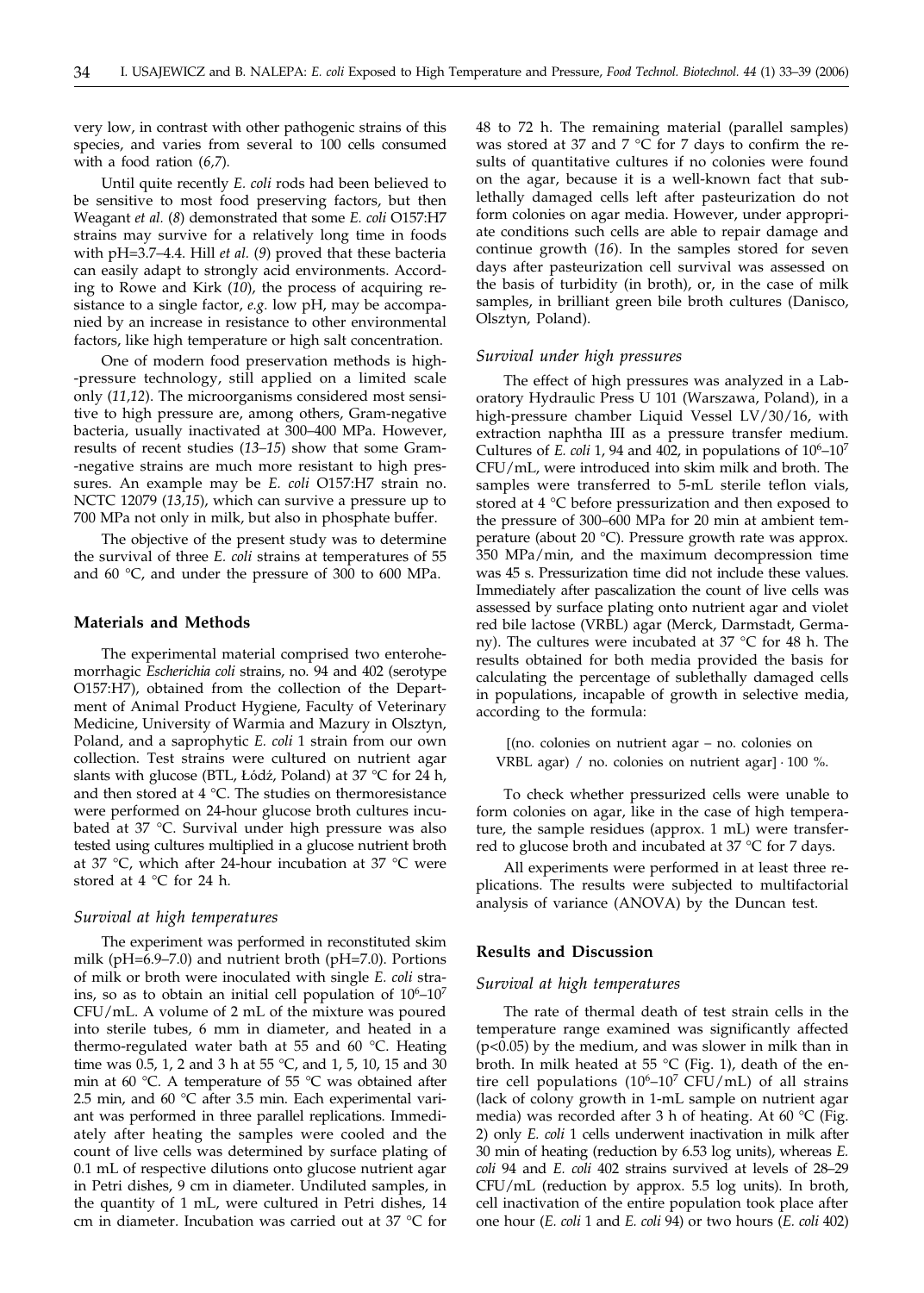

**Fig. 1.** Survival of *Escherichia coli* strains at 55 °C in milk and broth \*presence of damaged cells not forming colonies on nutrient agar; detection limit 1 CFU/mL



- broth ----- skim milk

**Fig. 2.** Survival of *Escherichia coli* strains at 60 °C in milk and broth \*presence of damaged cells not forming colonies on nutrient agar; detection limit 1 CFU/mL

at 55 °C, and after 15 (*E. coli* 402) or 30 min (*E. coli* 1 and *E. coli* 94) at 60 °C. These results indicate that *E. coli* O157:H7 strains no. 94 and 402 are slightly more resistant to heating than the saprophytic strain *E. coli* 1.

Damaged cells were found in the majority of samples containing no live cells capable of forming colonies on nutrient agar (<1 CFU/mL) immediately after heating at 55 and 60 °C. Their presence (\* in Figs. 1 and 2) was confirmed only when the experimental material was incubated at 37 °C. After 3–5 days of incubation (depending on the sample) the growth of bacterial strains was observed in broth, and their proliferation in milk was confirmed in brilliant green bile broth. Damaged cells were detected in milk in the samples of all test strains heated at 55 °C for 180 min, and in the sample of *E. coli* 1 heated at 60  $\degree$ C for 30 min. In the broth, damaged cells were found in *E. coli* 1 suspension heated at 55 °C for 60 min, and in *E. coli* 94 suspension heated at 55 °C for 60 to 120 min and at 60 °C for 30 min. In the samples stored at 7 °C (minimal temperature required for strain growth) there were no cells capable of growth even after a 7-day incubation. This suggests that thermally damaged cells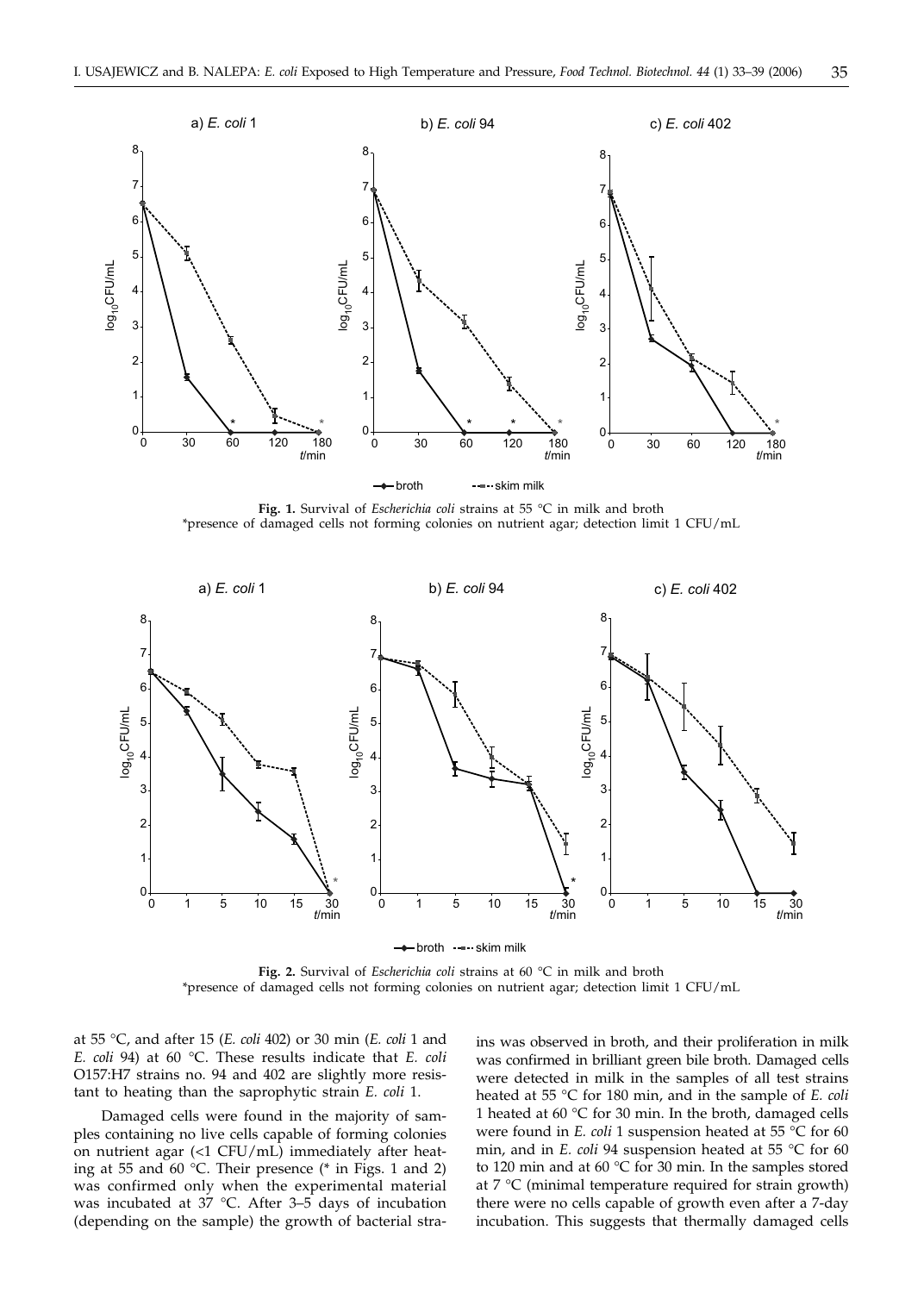of *E. coli* test strains are able to regenerate and continue growth under optimum conditions only.

Survival of *E. coli* strains at high temperatures has been studied by many authors in various media and by different research methods. Buchanan and Edelson (*17*) reported that the thermoresistance of *E. coli* O157:H7 strain heated at 58 °C in milk or chicken broth was significantly related to the final pH of the culture medium. In milk the value  $D_{58}$  determined for *E. coli* cells cultured in a medium whose final pH was 4.6–4.7 was by almost 3-fold higher, and the time required for their reduction by 5 log cycles (40.6 min) was 3.6-fold longer, compared with cells cultured in a medium whose final pH was 7.0–7.2. An increase in the resistance of *E. coli* O157:H7 strains to high temperatures, following cell adaptation to the acid environment, is referred to as cross protection (*10*). The thermoresistance of enterohemorrhagic *E. coli* strains has been studied primarily in meat, which is natural due to epidemiological reasons. For instance, Abdul-Raouf *et al.* (*18*) reported that the counts of *E. coli* O157:H7 in ground beef heated at 56 °C decreased by 6 log cycles as quickly as after 14 min. Duffy *et al.* (*19*) demonstrated that in minced salami (pH=4.7–5.1) the cell counts of three *E. coli* O157:H7 strains reduced by 6 to 7 log cycles after heating at 55 °C for 105–120 min. Heating at 60 °C for 7 min resulted in a reduction in the cell count of one of the strains by 3 log units, and complete inactivation of the other two strains. The populations that survived heating at both temperatures were dominated by damaged cells, unable to grow on selective agar. We found that the experimental material heated at 55 and 60 °C may contain even more damaged cells, unable of growth in selective or nutrient agar, and that cells can repair the damage under favourable conditions. A similar phenomenon was observed by Dabbah *et al.* (*16*) who studied the survival of *Pseudomonas* sp. in tryptose soy broth heated at 55 °C.

The above data indicate that Gram-negative bacteria, considered sensitive to high temperatures, do not always undergo complete inactivation during heating. Thermally damaged cells are not detected during routine food analyses, which in the case of pathogenic strains, *e.g. E. coli* O157:H7, may pose a serious threat to consumers' health.

#### *Survival under high pressures*

The value of pressure enabling to destroy test strain populations of the order of  $10^6$ – $10^7$  CFU/mL depended significantly (p<0.05) on the growth medium. The lethal effect of pressure of 300–550 MPa (20 min at about 20 °C) on *E. coli* O157:H7 no. 94 and 402 was stronger in nutrient broth than in skim milk (Fig. 3). In the case of *E. coli* 1 this relationship was recorded only at 500 to 600 MPa, and at 350–450 MPa the degree of population inactivation was similar in both media. In broth, at 400 MPa, the population size of strains *E. coli* 1, *E. coli* 94 and *E. coli* 402 reduced by 1.4, 4.7 and 5.3 log cycles, respectively. At 500 MPa the counts of *E. coli* 94 and 402 decreased by about 7 log cycles, so it seems that complete inactivation of both strains was achieved, because immediately after pressurization no cells that were able to form colonies on nutrient agar were found in 1 mL of broth (<1 CFU/ mL). When the same samples were transferred to fresh nutrient broth and incubated at 37 °C, growth of bacterial strains was observed as soon as after 24 h, which suggests that damaged cells capable of regeneration under appropriate conditions survived under the pressure of 500 MPa. No such cells were found in the broth pressurized at 550 MPa. Complete inactivation of *E. coli* 1 in broth (reduction by 6.2 log cycles and the lack of damaged cells) occurred at 600 MPa. In milk, at 400 MPa, the counts of live cells of *E. coli* 1, 94 and 402 decreased by 1.5, 2.7 and 2.1 log cycles, respectively. At the highest pressure in skim milk, *i.e.* 550 (*E. coli* 94 and 402) or 600 MPa (*E. coli* 1), the cells survived in populations of  $10^2$  and  $10^3$ CFU/mL, respectively. Similarly as in the broth, *E. coli* 1 showed the highest pressure resistance, since a reduction by 2.7 and 2.9 log cycles was achieved at 550 and 600 MPa, respectively. The populations of *E. coli* 94 and *E. coli* 402 were reduced by respectively 4.6 and 4.0 log cycles at 550 MPa. The protective effect of milk on bacterial cells treated with high hydrostatic pressure was also reported by other authors. Garcia-Graells *et al.* (*20*) stated that one of *E. coli* strains survived in milk at 600 MPa (15 min at 20  $^{\circ}$ C) in quantities of 5 log units greater than in phosphate buffer. Also in experiments performed by Patterson *et al.* (*13*) and Patterson and Kilpatrick (*21*)*, E. coli* O157:H7 strains survived in milk at 600–700 MPa in populations greater by several log cycles than in phosphate buffer or poultry meat. Higher pressure resistance of bacteria in milk results from the presence of protective substances, mostly proteins, carbohydrates and fat (*22*).

Results of numerous studies show that one of the key factors deciding on survival of bacteria under high pressures is strain resistance. Gram-negative bacteria are generally more sensitive to high pressures than Gram- -positive bacteria. Until quite recently it was believed that a pressure of 300–400 MPa was sufficient for successful inactivation of many Gram-negative bacteria (*23*). Examples of so sensitive bacteria can be found in a few publications only. For instance, Arroyo *et al.* (*24*) demonstrated that a pressure of 350 MPa applied at 10 °C for 20 min was sufficient to kill *E. coli* populations of 108 CFU/mL in tryptose soy broth, and that the same pressure applied at 20 °C for 10 min caused a reduction in the bacterial cell count by 6 log units. Gervilla *et al.* (*25*) reported that an *E. coli* strain was completely inactivated (reduction by 6 log cycles) in ovine milk at 400 MPa after 15 min (at 25 °C), and a *P. fluorescens* strain was reduced by 6 to 7 log cycles at 300 MPa after 10 to 15 min. However, results obtained by other authors indicate that Gram-positive and Gram-negative bacteria differ considerably in strain sensitivity to high hydrostatic pressure. Garcia-Graells *et al.* (*20*), Wuytak *et al.* (*14*) and Bozoglu *et al.* (*26*) proved that some *E. coli* and *Salmonella* spp. strains can survive under higher pressures than *Staphylococcus aureus*, *Listeria monocytogenes* or *Leuconostoc dextranicum* strains. Distinct differences in pressure sensitivity were also observed among *E. coli* strains. Benito *et al.* (*27*) studied the survival of five *E. coli* O157:H7 strains in phosphate buffer and found that at 500 MPa the cell count of sensitive strains decreased by 6 log units as soon as after 15–20 min, and of resistant strains by 1 to 1.5 log units after 30 min. Garcia-Graells *et al.* (*20*) and Linton *et al.* (*15*) demonstrated low sensitivity of *E. coli* strains to the pressure of 200–400 MPa in milk, whereas at higher pressures the cells of resistant strains survived in quan-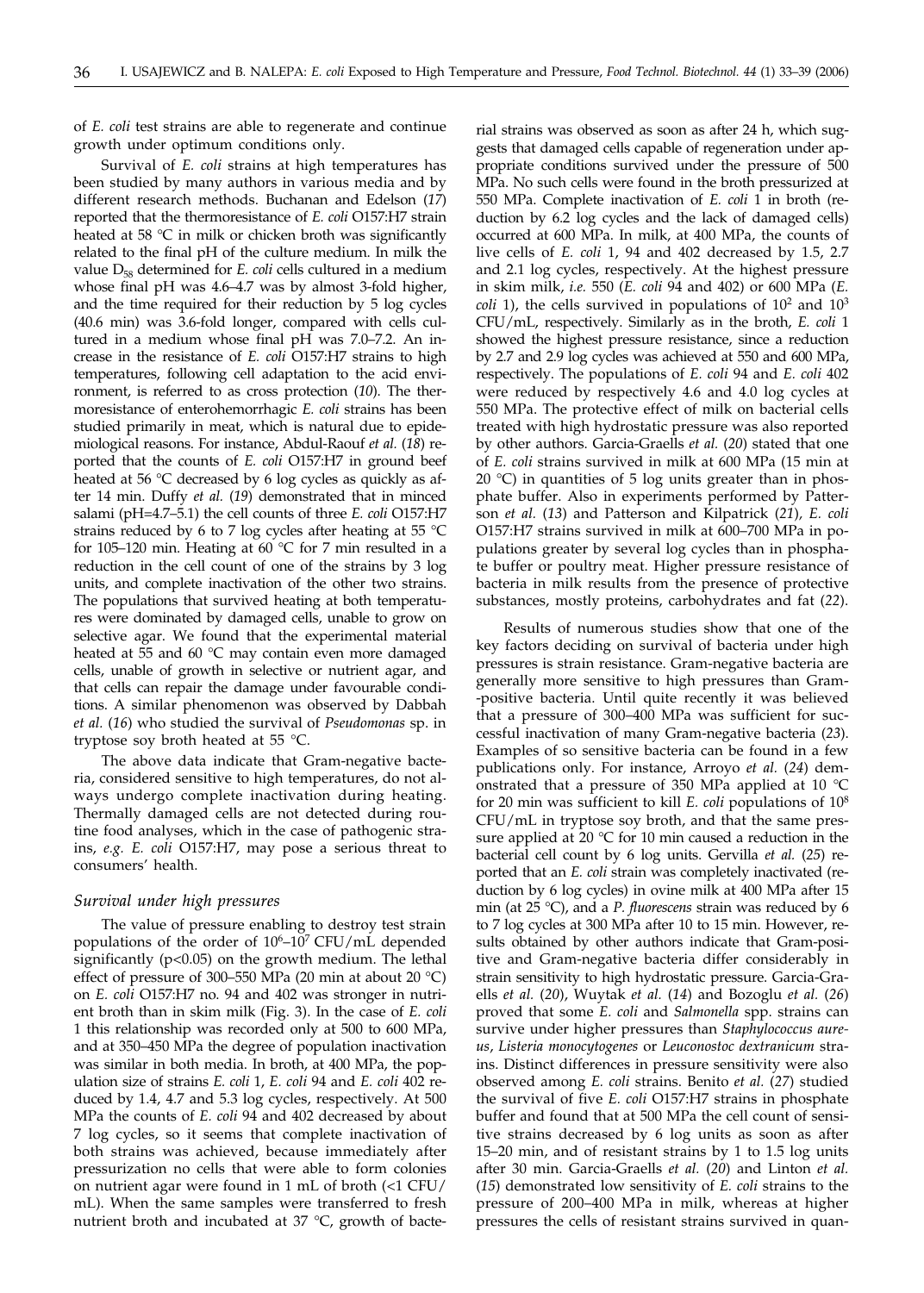

**Fig. 3.** Survival of *Escherichia coli* under high pressure in milk and broth \*presence of damaged cells not forming colonies on nutrient agar; detection limit 1 CFU/mL



Fig. 4. Percentage of damaged cells (not forming colonies on VRBL agar) in populations that survived under high pressures

tities greater by about 3 log cycles than the cells of sensitive strains. In our study the most pressure resistant *E. coli* 1 strain survived in broth at 400–550 MPa applied for 20 min in quantities greater by 1.4–2.7 and 1.4–3.4 log units than *E. coli* 94 and *E. coli* 402 strains, and in milk in quantities grater by 0.9–1.4 and 0.16–0.99 log cycles, respectively.

Food preservation with high pressures (300–600 MPa) is considered an alternative to pasteurization and is sometimes referred to as high-pressure pasteurization, especially with respect to milk (*11,20*). In our opinion the use of this term is not fully justified. The processes of pasteurization, *i.e.* food product heating at 65–95 °C,

cause complete inactivation of vegetative cells of pathogens, regardless of their count in raw materials. High pressures, even 600 or 700 MPa, are not equally efficient at ambient temperature (20  $^{\circ}$ C), as confirmed by our findings and those of other authors (*13,15,20,21*).

Another problem are cells damaged by high hydrostatic pressure, which are not detected in routine microbiological analyses. We found that samples of pressurized *E. coli* O157:H7 strains no. 94 and 402 contained two groups of cells showing various degrees of damage. Cells with minor damages did not form colonies on VRBL agar, but could grow on nutrient agar. Cells with major damages did not form colonies even on nutrient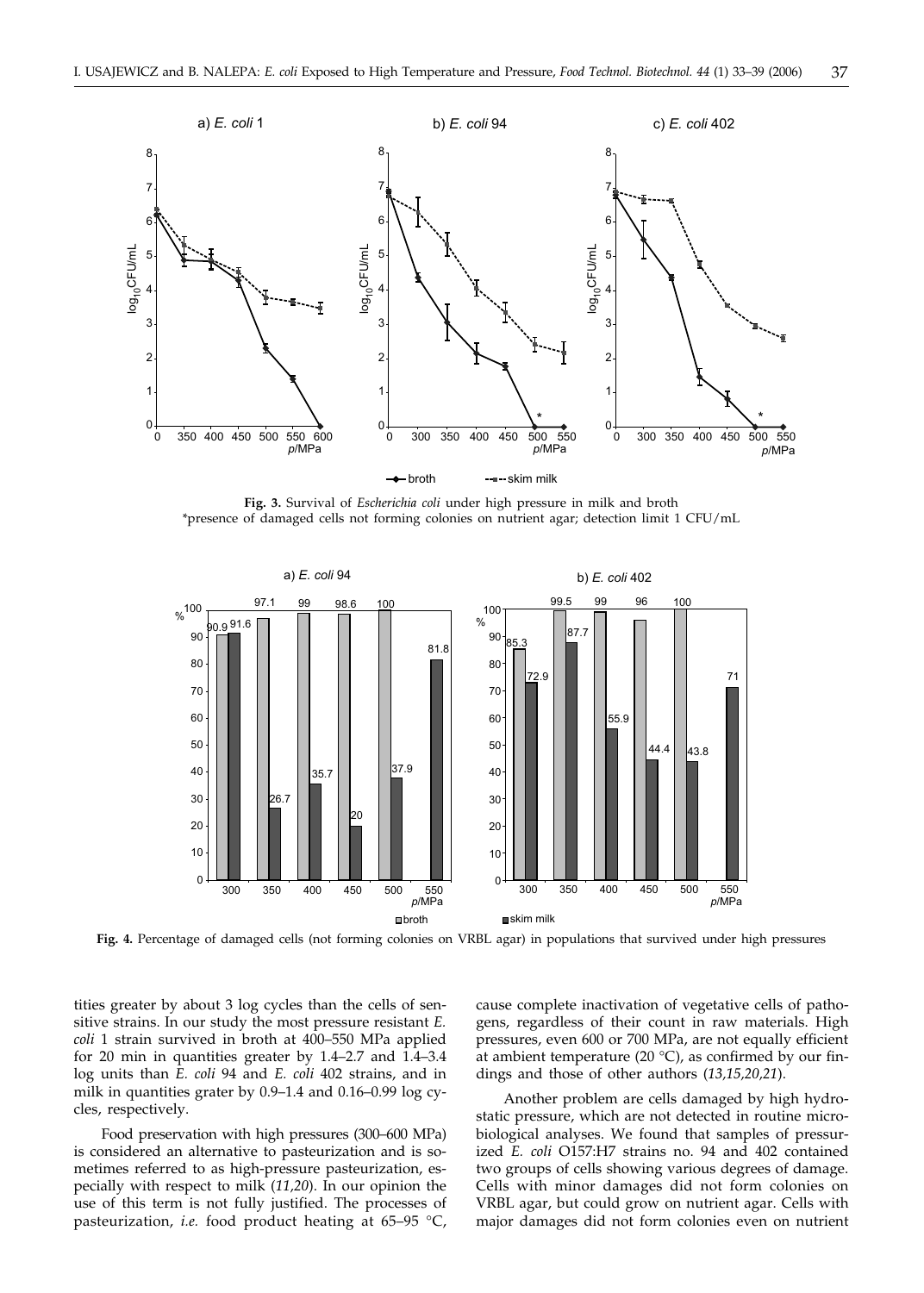agar, but were capable of regeneration in liquid media. Fig. 4 presents the percentage of damaged cells, unable to grow on VRBL agar, in the populations that survived pressurization. Such cells dominated in the majority of samples, accounting for 85.3 to 100 % of the populations that survived under 300–500 MPa in broth. In milk, damaged cells made up 81.8 to 90.9 % of the *E. coli* 94 population under 300 and 550 MPa, and over 70 % of the *E. coli* 402 population under 300–400 and 550 MPa. The differences in the cell count determined on nutrient agar and VRBL agar ranged from 0.83 to 2.28 log units in broth, and from 0.1 to approx. 1 log unit in milk. Similar damage of pressurized *E. coli* cells and their inability to grow on selective media were also described by other authors (*13,21,26*). Patterson *et al.* (*13*) reported that the count of *E. coli* O157:H7 cells that survived at 600 MPa for 15 min in milk and poultry meat, determined on tryptose soy agar with 2 % NaCl, was by 3.03 and 4.54 log units respectively lower than their count determined on tryptose soy agar without NaCl. The presence of cells with major damages, unable to grow on nutrient agar, was recorded in suspensions of *E. coli* strains no. 94 and 402 in broth at 500 MPa (\* in Fig. 3). In the cultures of these samples, made immediately after pressurization, colony growth was observed neither on nutrient agar nor on VRBL agar (<1 CFU/mL), so it seemed that both strains had been completely inactivated. However, in parallel nutrient broth cultures of the experimental material the growth of both strains was observed after one- -day incubation at 37 °C, which indicates that the above strains are capable of repairing even major cellular damage. The occurrence of the same two types of sublethal cellular damage caused by high pressure was also described by Bozoglu *et al.* (*26*) and Benito *et al.* (*27*). These authors examined the effect of the pressure of 350–550 MPa at 45 °C on the following strains: *E. coli* O157:H7, *S. enteritidis*, *L. monocytogenes* and *S. aureus*. Damage repair usually took place after one or two days of storage of pressurized samples at 22 and 30 °C. The process took longer at 4 °C, and the *E. coli* O157:H7 strain was not able to repair damage of the second type. According to Chilton *et al.* (*28*), damage to *E. coli* cells treated with a pressure of 400 MPa included outer membrane and cytoplasmatic membrane damage. The cells were capable of repairing the damage done to both membranes during incubation at 37  $\degree$ C in tryptose soy broth. This indicates that cytoplasmatic membrane damage is not always followed by cell inactivation. According to Alpas *et al.* (*29*), the main cause of cell high pressure and thermal death may be ribosome destruction. These authors demonstrated that the mechanism of ribosome destruction under conditions of high pressure and high temperature are different, which may explain different sensitivity of bacteria to these two factors, observed also in our study.

### **Conclusions**

Two *E. coli* O157:H7 strains (no. 94 and 402) examined in the study were characterized by high thermoresistance. They survived 30-minute heating in milk at 60 °C in populations reduced by 5.5 log cycles. The *E. coli* 1 strain, inactivated at 60 °C, showed higher pressure resistance than *E. coli* O157:H7 strains (no. 94 and 402). A pressure of respectively 550 and 600 MPa was not sufficient to reduce the cell count of the tested strains in milk by 5 log cycles. High temperatures and high pressures resulted in cellular damage in test strains. The cells were able to repair damage only under optimum conditions (*i.e.* at 37  $^{\circ}$ C), whereas the storage of samples at 7 °C inhibited their regeneration and growth. The presence of sublethally damaged, but capable of regeneration, pathogenic cells in preserved foods may be dangerous, especially in the case of such bacteria as *E. coli* O157:H7, whose infective dose is very low.

#### *Acknowledgement*

This work was financially supported by WAMADA-IREC.

# **References**

- *1.* D. Law, Virulence factor of *Escherichia coli* O157 and other Shiga toxin-producing *Escherichia coli*, *J. Appl. Microbiol. 88* (2000) 729–745.
- *2.* N.V. Padhye, M.P. Doyle, *Escherichia coli* O157:H7: Epidemiology, pathogenesis, and methods for detection in food, *J. Food Prot. 55* (1992) 555–565.
- *3.* K. Takahashi, Microbicidal effect of hydrostatic pressure on satsuma mandarin juice, *Int. J. Food Sci. Technol. 28* (1993) 95–102.
- *4.* P.S. Mead, P.M. Griffin, *Escherichia coli* O157:H7, *Lancet*, *352* (1998) 1207–1212.
- *5.* L.G. Miller, C.W. Kaspar, *Escherichia coli* O157:H7 acid tolerance and survival in apple cider, *J. Food Prot. 57* (1994) 460–464.
- *6.* S.H. Choi, D.J. Baumler, C.W. Kaspar, Contribution of *dps* to acid stress tolerance and oxidative stress tolerance in *Escherichia coli* O157:H7, *Appl. Environ. Microbiol. 66* (2000) 3911–3916.
- *7.* J.M. Li Wan Po, P. Piyasena, R.C. McKellar, F.M. Bartlett, G.S. Mittal, X. Lu, Influence of simulated apple cider composition on the heat resistance of *Escherichia coli* O157:H7, *Lebensm. Wiss. Technol. 35* (2002) 295–304.
- *8.* S.D. Weagant, J.L. Brylant, D.H. Bark, Survival of *Escherichia coli* O157:H7 in mayonnaise and mayonnaise-based sauces at room and refrigerated temperatures, *J. Food Prot*. *57* (1994) 629–631.
- *9.* C. Hill, B. O'Driscoll, I. Booth, Acid adaptation and food poisoning microorganisms, *Int. J. Food Microbiol. 28* (1995) 245–254.
- *10.* M.T. Rowe, R. Kirk, An investigation into the phenomenon of cross-protection in *Escherichia coli* O157:H7, *Food Microbiol*. *16* (1999) 157–164.
- *11.* J.P.P.M. Smelt, Recent advances in the microbiology of high pressure processing, *Trends Food Sci. Technol. 9* (1998) 152– 158.
- *12.* A. Suzuki, High pressure-processed foods in Japan and the world, *Trends High Press. Biosci. Biotechnol. 19* (2002) 365–374.
- *13.* M.F. Patterson, M. Quinn, R. Simpson, W. Gilmour, Sensitivity of vegetative pathogens to high hydrostatic pressure treatment in phosphate–buffered saline and foods, *J. Food Prot. 5* (1995) 524–529.
- *14.* E.Y. Wuytak, A.M.J. Diels, C.W. Michiels, Bacterial inactivation by high-pressure homogenization and high hydrostatic pressure, *Int. J. Food Microbiol. 77* (2002) 205–212.
- *15.* M. Linton, J.M.J. McClements, M.F. Patterson, Inactivation of pathogenic *Escherichia coli* in skimmed milk using high